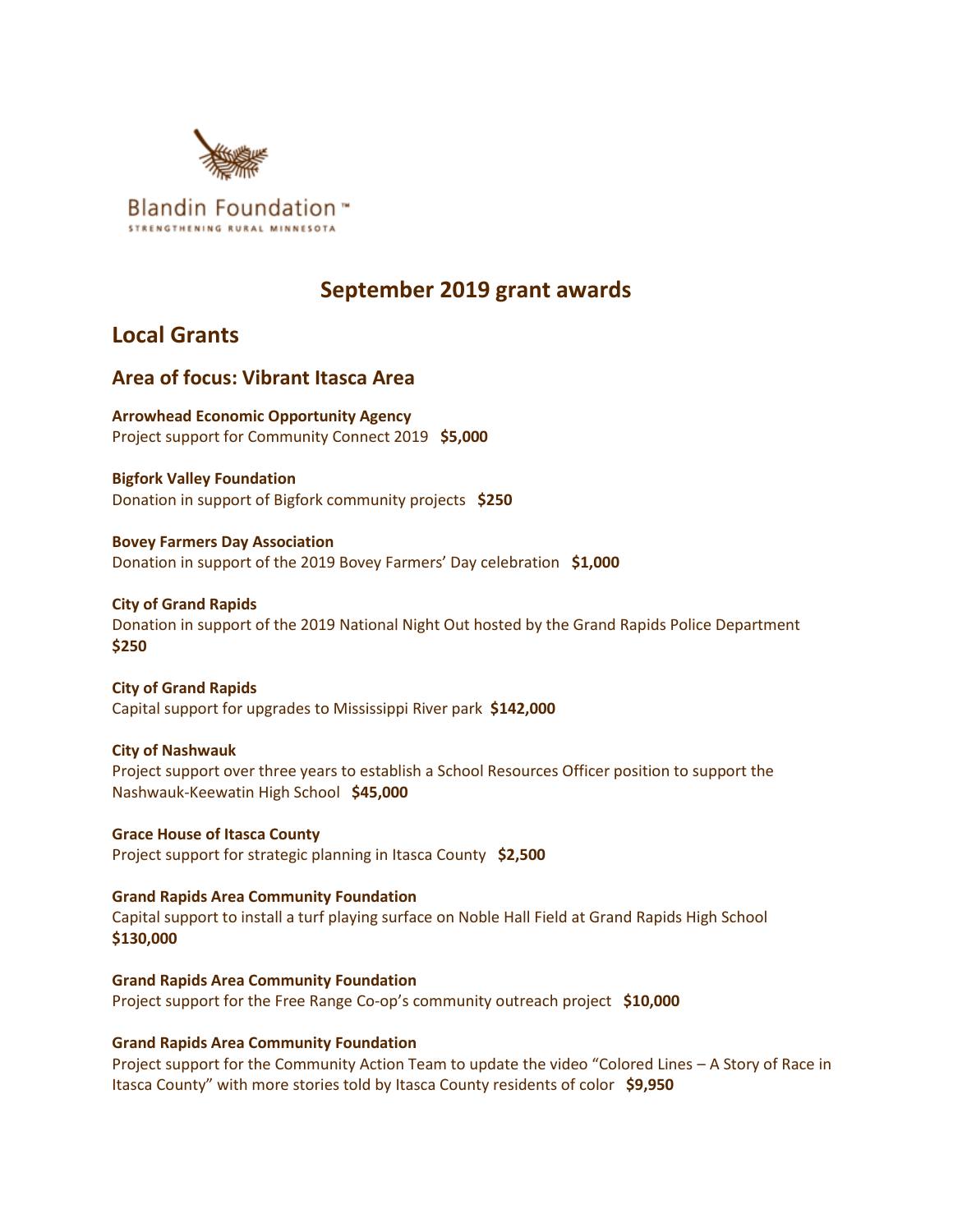#### **Grand Rapids Economic Development Authority**

Program-related investment over ten years to continue the Commercial Building Improvement Loan program **\$500,000**

**Greenway Joint Recreation Association** Capital support to make ADA accessibility improvements to the Hodgins-Berardo Arena **\$10,000**

#### **Independent School District 319, Nashwauk-Keewatin**

Project support for after-school programming at Nashwauk-Keewatin elementary school **\$10,000**

#### **Independent School District 317, Deer River**

Project support of a two-year initiative to improve student and family outcomes by developing a schoolwide Social and Emotional Learning framework **\$30,000**

**Itasca Area Schools Collaborative** Project support to implement a Career Pathways Initiative across IASC districts **\$500,000**

**Itasca Hospice Foundation** Donation in support of the 2019 educational seminar for healthcare providers and volunteers **\$500**

**Jacobson Community Volunteer Fire Department** Capital support to purchase a water storage tank for firefighting **\$5,000**

#### **Propel Nonprofits**

Project support over three years to continue nonprofit capacity building **\$385,000**

#### **Regents of The University of Minnesota**

Project support for a Ripple Effects Mapping training **\$4,000**

### **Area of Focus: Expand Opportunity**

**4-Directions Development Inc** Project support for small business development on the Red Lake Reservation **\$215,000**

#### **Comunidades Latina Unidas en Servicio**

Operations support for financial empowerment services in Willmar and Austin **\$300,000**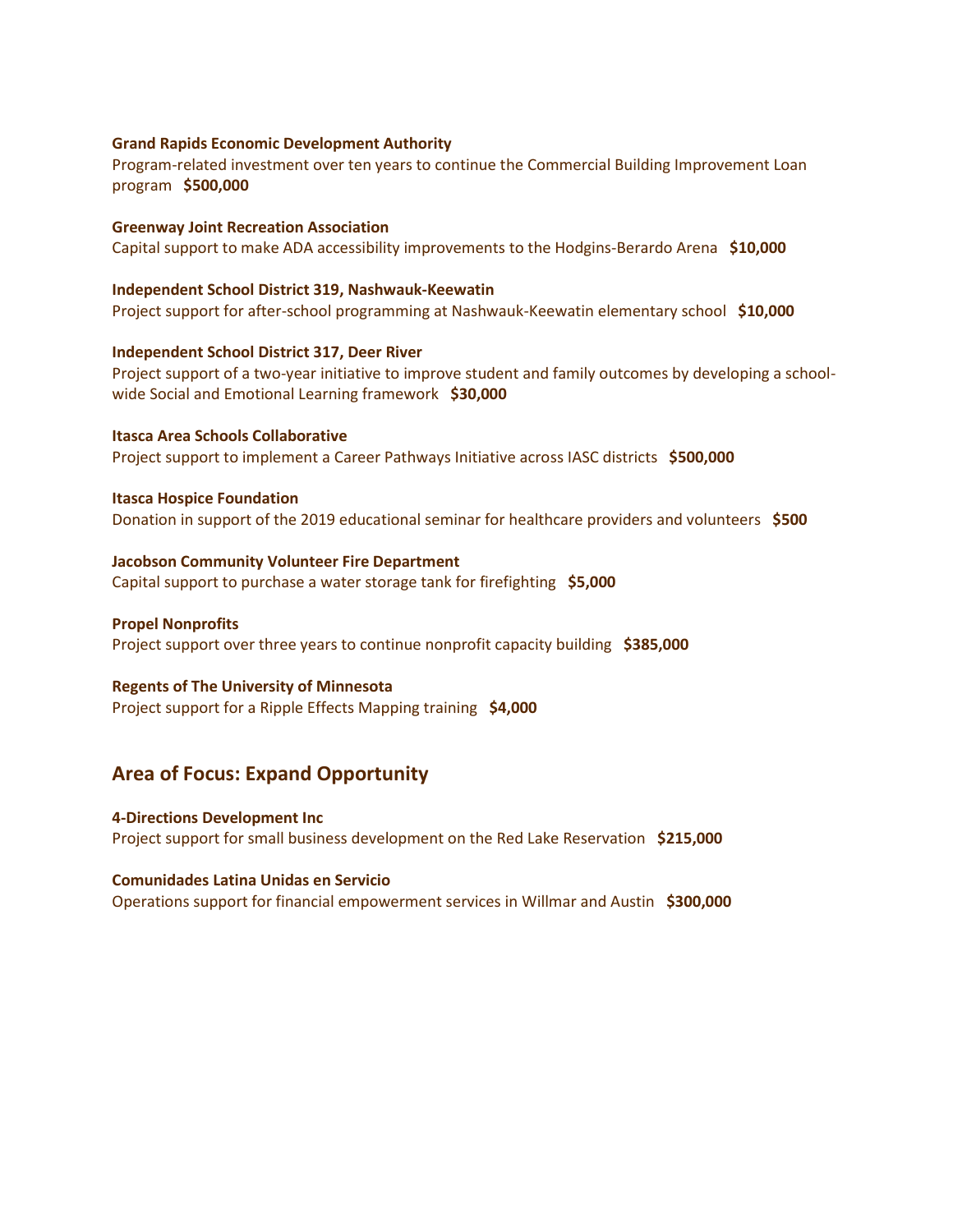# **Rural Minnesota**

## **Area of Focus: Expand Opportunity**

#### **Chisago County Housing and Redevelopment Authority-Economic Development Authority**

Project support to conduct a feasibility study to better understand options for improving broadband infrastructure and services within the townships of Sunrise and Lent in Chisago County as part of the Broadband Program **\$5,750**

#### **City of North Branch**

Project support to conduct a broadband survey of all households within the City of North Branch as part of the Broadband Program **\$7,500**

#### **Grand Marais Arts**

Expansion of physical spaces for community engagement and economic development purposes **\$50,000**

#### **Headwaters Regional Development Commission**

Project support for youth entrepreneurship development as part of the Blandin Leadership Grants program **\$5,000**

#### **Minnesota Council of Nonprofits Inc**

Donation in support of sponsorship of the Overcoming Racism conference **\$1,000**

#### **Productive Alternatives Inc**

Project support of transitional workforce housing **\$10,000**

#### **Area of Focus: Community Leadership**

#### **Alexandria Technical College**

Project support for Voices: A Roundtable Talk Series on Inclusion as part of the Blandin Leadership Grants program **\$5,000**

#### **Hornets Hive**

Project support to develop a youth-led bistro to promote job training and life skills management as part of the Blandin Leadership Grants program **\$5,000**

#### **Iron Range Partnership for Sustainability**

Project support to produce outdoor activities to build community as part of the Blandin Leadership Grants program **\$3,000**

#### **Lac Qui Parle County Historical Society**

Project support to host a two-day poetry festival featuring Roger Bly's legacy as part of the Blandin Leadership Grants program **\$2,000**

#### **Luverne Area Community Foundation**

Project support for a one-day retreat to evaluate efforts to move people out of poverty as part of the Blandin Leadership Grants program **\$3,000**